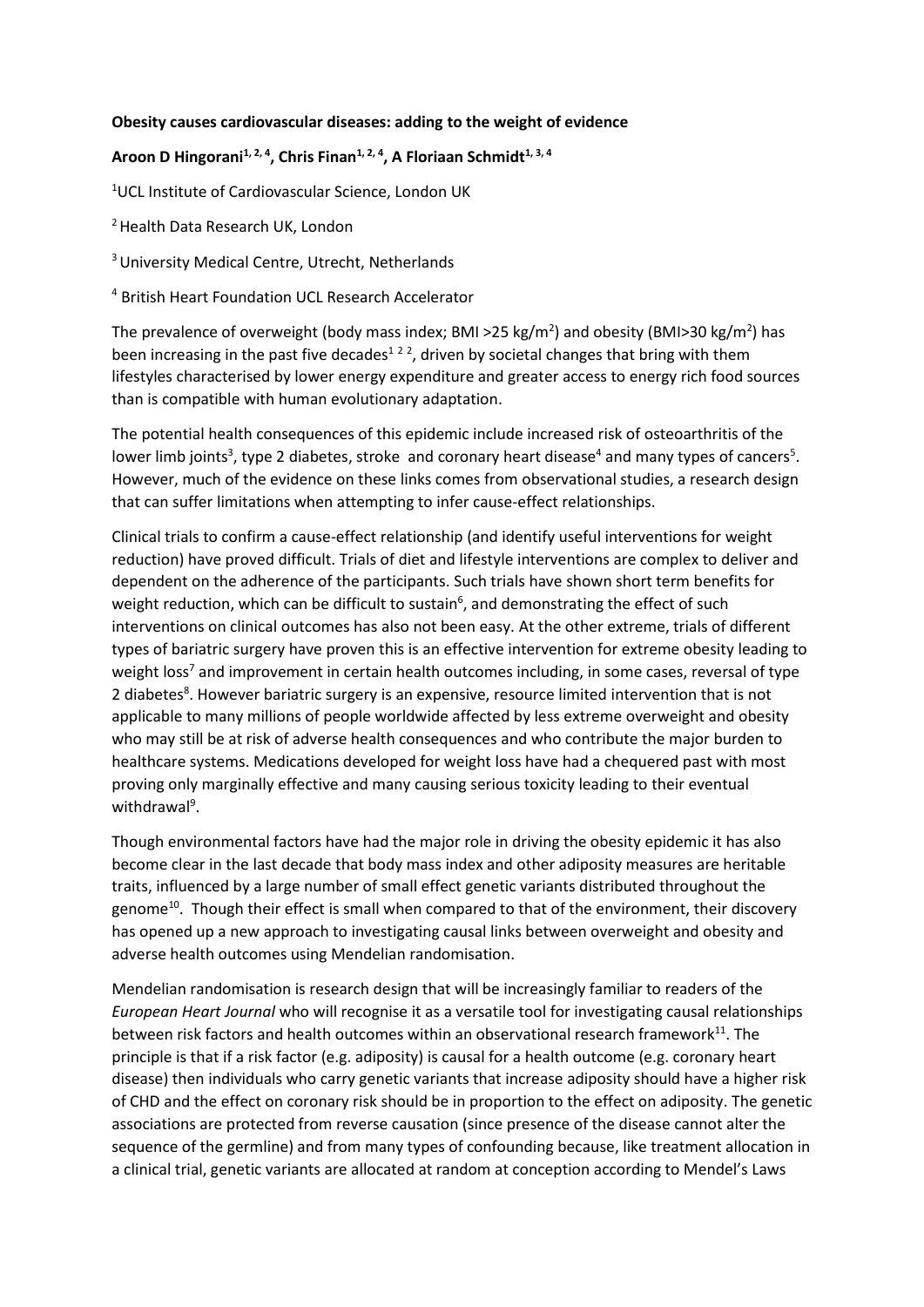(*Take home Figure*). Prior Mendelian randomisation analyses have provided evidence for a causal link between increased BMI and CHD and stroke<sup>12</sup>, as well as cancer<sup>13 14</sup>.

Against this background, Larsson and colleagues have conducted an important new analysis of over 350,000 participants from UK Biobank that sheds further light on the links between adiposity and cardiovascular disease. The study was enabled by the prospective cohort design of the UK Biobank and linkage of the participants' research data (including genotype) with routinely collected health outcomes obtained through the UK's National Health Service, which provides universal cradle tograve healthcare coverage, free at the point of delivery. Their study extends prior investigations in this arena in two ways. Firstly, it explores the effect of BMI on a wider range of cardiovascular endpoints than studied previously. Second, it also explores the influence of fat mass and fat-free mass on the same end-points using new genetic instruments identified by the authors using UK Biobank itself.

After accounting for multiple testing, the authors find evidence that a genetically-instrumented  $1$ kg/m<sup>2</sup> higher BMI is associated with an increased risk of eight of the fourteen cardiovascular conditions studied including: aortic stenosis, heart failure, deep venous thrombosis, hypertension, peripheral artery disease, coronary artery disease, atrial fibrillation, pulmonary embolism and subarachnoid haemorrhage (estimates in the range 6-13% higher risk). The findings for fat mass were broadly consistent. Conversely, fat-free mass was found to exhibit inverse associations with atrial fibrillation, ischaemic stroke, as well as thoracic and aortic aneurysm. Most of these findings were consistent with those from observational epidemiology where comparisons could be drawn. However, the findings apparently diverged from observational studies for ischaemic stroke, for which the estimate was null in this analysis, though the power to detect a real effect for this endpoint was likely to have been low, and the 95% confidence limit included the potential for an important increase in risk. Mendelian randomisation studies with more stroke end-points will no doubt clarify the uncertainty here.

Although Mendelian randomisation analyses can generate critical insights on causation, a major consideration in any such study is evaluating the extent to which the inferences drawn might be compromised if the assumptions of the approach cannot be upheld. A critical assumption of this Mendelian randomisation analysis is that the genetic variants employed to instrument adiposity influence disease outcome only through the risk factor of interest $^{11}$ . If one or more such variants also influence other biological pathways proximal to their effect on adiposity, and some of those pathways also influence risk of the disease end points studied independent of the effects on adiposity, then the causal effect of adiposity would be overestimated due to 'horizontal pleiotropy' (*Take home figure*). To mitigate this, the authors undertake a number of additional analyses using recently developed methods (e.g. weighted median and Egger MR) to investigate the presence of, and account for, horizontal pleiotropy<sup>15,16</sup>. In these analyses, the effect estimates were consistent with the primary analysis using an inverse-variance weighted meta-analysis under a random effects model albeit with reduced precision.

Potential mediators of the observed effects were not explored directly in this study but the authors refer to possible candidates such as high blood pressure, glucose, low-density lipoprotein cholesterol and inflammatory cytokines such as interleukin-6, some of many of which are already targeted directly by drugs both in obese and non-obese individuals. However, prior work has suggested targeting such risk factors only attenuates about half the excess risk of coronary artery disease from an elevated BMI<sup>17</sup>. Since genomic findings can also provide new leads for drug targets<sup>18</sup>, new possibilities may emerge for safe preventative interventions can be developed that control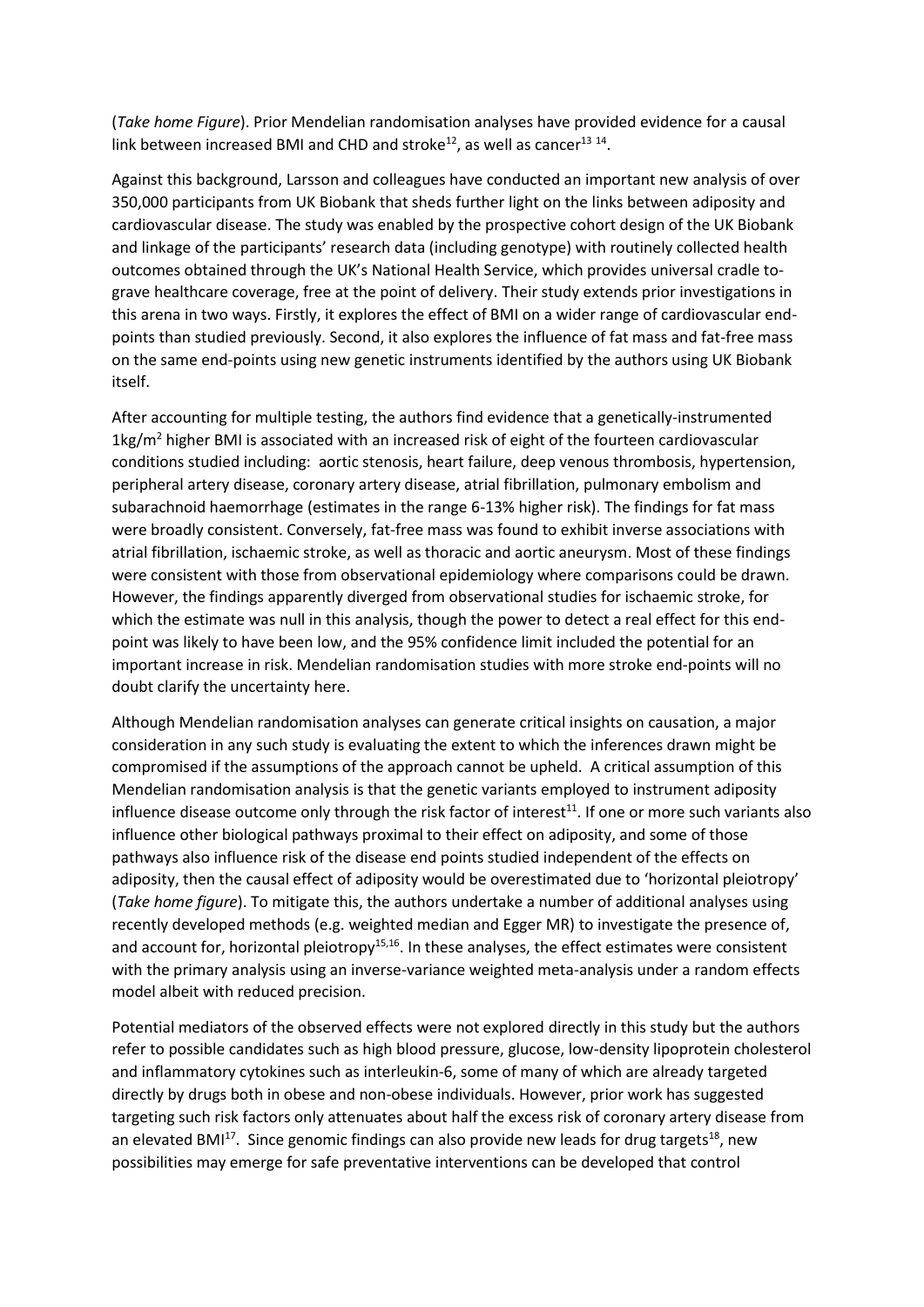established cardiovascular risk factors through the achievement and maintenance of a healthy weight and fat mass.

The findings of the current study by Larsson and colleagues lends further weight to the proposal that increased adiposity is an important causal risk factor for a wide range of cardiovascular end-points and that doctors and patients can be reasonably assured that achieving or maintaining an optimal body mass index is likely to be accompanied by widespread health benefits. The means by which this goal is to be achieved is likely to be multi-factorial including addressing the primordial societal causes that are driving weight gain, such as measures to control the advertising, availability and accessibility of calorie rich food sources on the one hand, and creating environments and infrastructures that enable greater energy expenditure as part of daily living on the other<sup>19</sup>.

## **Figure legend**

Design and assumptions of the study by Larsson and colleagues to investigate potential causal associations of body mass index, as well as fat- and fat-free mass index with a range of cardiovascular end-points using Mendelian randomisation. (The approach, its strengths and limitations are described in more detail in the text).

- 1. Blüher, M. Obesity: global epidemiology and pathogenesis. *Nat. Rev. Endocrinol.* **15**, 288–298 (2019).
- 2. Abarca-Gómez, L. *et al.* Worldwide trends in body-mass index, underweight, overweight, and obesity from 1975 to 2016: a pooled analysis of 2416 population-based measurement studies in 128·9 million children, adolescents, and adults. *Lancet* (2017). doi:10.1016/S0140- 6736(17)32129-3
- 3. Jiang, L. *et al.* Body mass index and susceptibility to knee osteoarthritis: A systematic review and meta-analysis. *Jt. Bone Spine* (2012). doi:10.1016/j.jbspin.2011.05.015
- 4. MacMahon, S. *et al.* Body-mass index and cause-specific mortality in 900 000 adults: Collaborative analyses of 57 prospective studies. *Lancet* (2009). doi:10.1016/S0140- 6736(09)60318-4
- 5. Bhaskaran, K. *et al.* Body-mass index and risk of 22 specific cancers: A population-based cohort study of 5·24 million UK adults. *Lancet* (2014). doi:10.1016/S0140-6736(14)60892-8
- 6. Franz, M. J. *et al.* {A figure is presented}Weight-Loss Outcomes: A Systematic Review and Meta-Analysis of Weight-Loss Clinical Trials with a Minimum 1-Year Follow-Up. *J. Am. Diet. Assoc.* (2007). doi:10.1016/j.jada.2007.07.017
- 7. Colquitt, J. L., Pickett, K., Loveman, E. & Frampton, G. K. Surgery for weight loss in adults. *Cochrane Database of Systematic Reviews* (2014). doi:10.1002/14651858.CD003641.pub4
- 8. Gloy, V. L. *et al.* Bariatric surgery versus non-surgical treatment for obesity: a systematic review and meta-analysis of randomised controlled trials. *BMJ* (2013). doi:10.1136/bmj.f5934
- 9. Cheung, B. M. Y., Cheung, T. T. & Samaranayake, N. R. Safety of antiobesity drugs. *Ther. Adv. Drug Saf.* (2013). doi:10.1177/2042098613489721
- 10. Locke, A. E. *et al.* Genetic studies of body mass index yield new insights for obesity biology. *Nature* **518**, (2015).